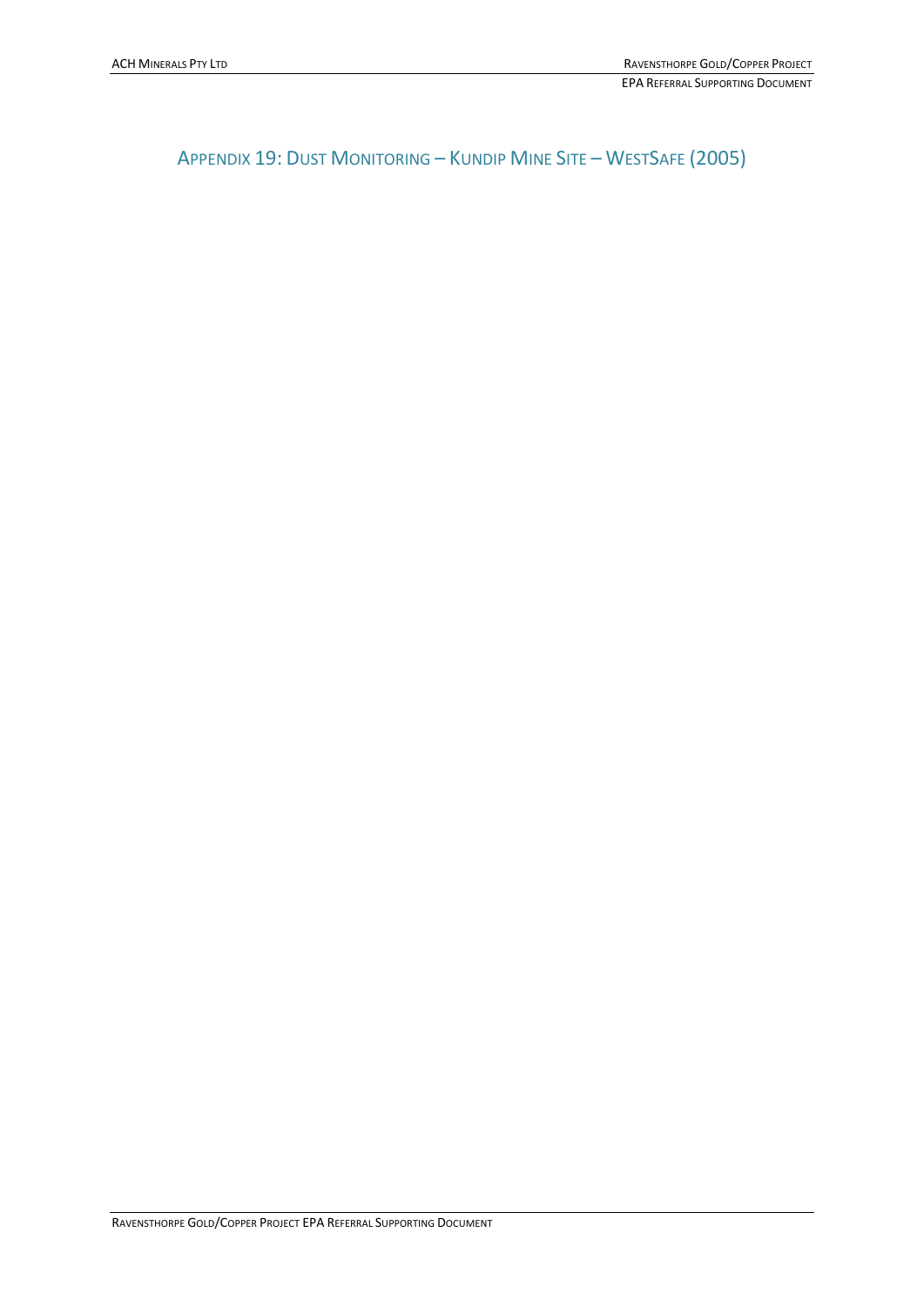

# **Occupational Health, Safety & Environmental Services**

# **BASELINE DUST MONITORING**

**At** 

# **KUNDIP**

## **For**

# **TECTONIC RESOURCES NL**

**Report No:** 001/05/HYG **Survey Dates: 10 – 14 Jan 05 Report Date:** 9 Feb 05 **Consultant: Venessa Thelan – BappSc (Env Hlth), Grad Cert (Ind Hyg) MASTI, AAIOH, ASIA** 

*COPYRIGHT © WestSafe/Tectonic Resources NL* 

*All rights reserved. No part of this publication may be reproduced or transmitted in any form or by any means, electronic or mechanical, including photocopying, without written permission from WestSafe or Tectonic Resources NL.* 

> *WestSafe A.B.N. 40234719957 75 Exchequer Avenue Greenfields WA 6210 Mob: 0407 103 893 PH: 08 9535 1014*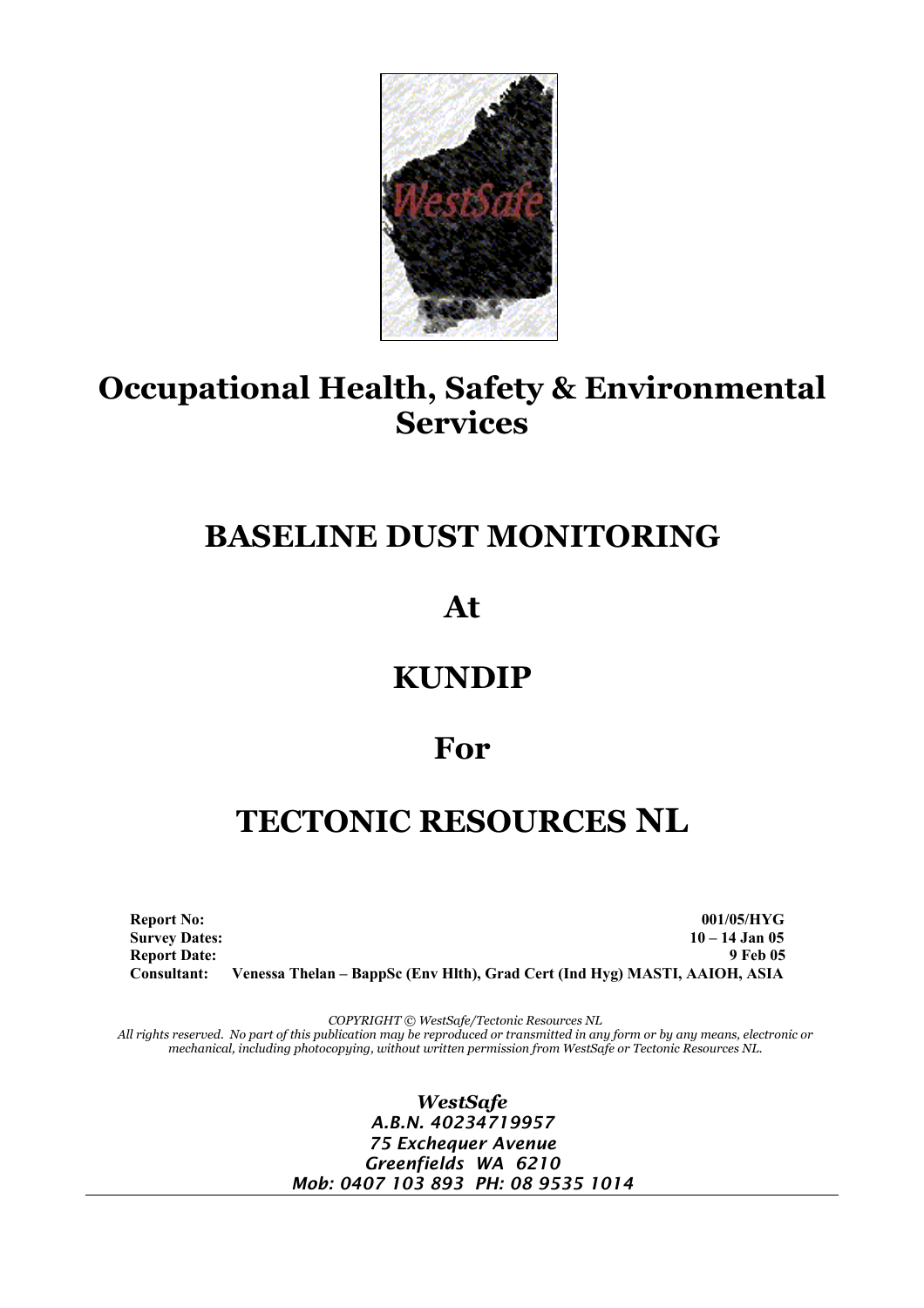### **TABLE OF CONTENTS**

| $\mathbf{1}$ .   |                                                                           |
|------------------|---------------------------------------------------------------------------|
| 2.               |                                                                           |
| 3 <sub>1</sub>   |                                                                           |
| $\overline{4}$ . |                                                                           |
| 5.               |                                                                           |
| 6.               |                                                                           |
| 7.               |                                                                           |
| 8.               |                                                                           |
| 9.               |                                                                           |
| 10.              |                                                                           |
|                  |                                                                           |
| Annex A          |                                                                           |
| Table 1          | Sampling Results for KUNDIP Project Area – $10 - 14^{th}$ January 20054-5 |

Appendix I Background Dust Monitoring Map - Kundip January 2005, showing GPS Locations of Samples.

- Appendix II ARL Analytical Reports.
- Appendix III Meteorological Data for Sampling Period Ravensthorpe, Hopetoun & Cheadenup Weather Stations.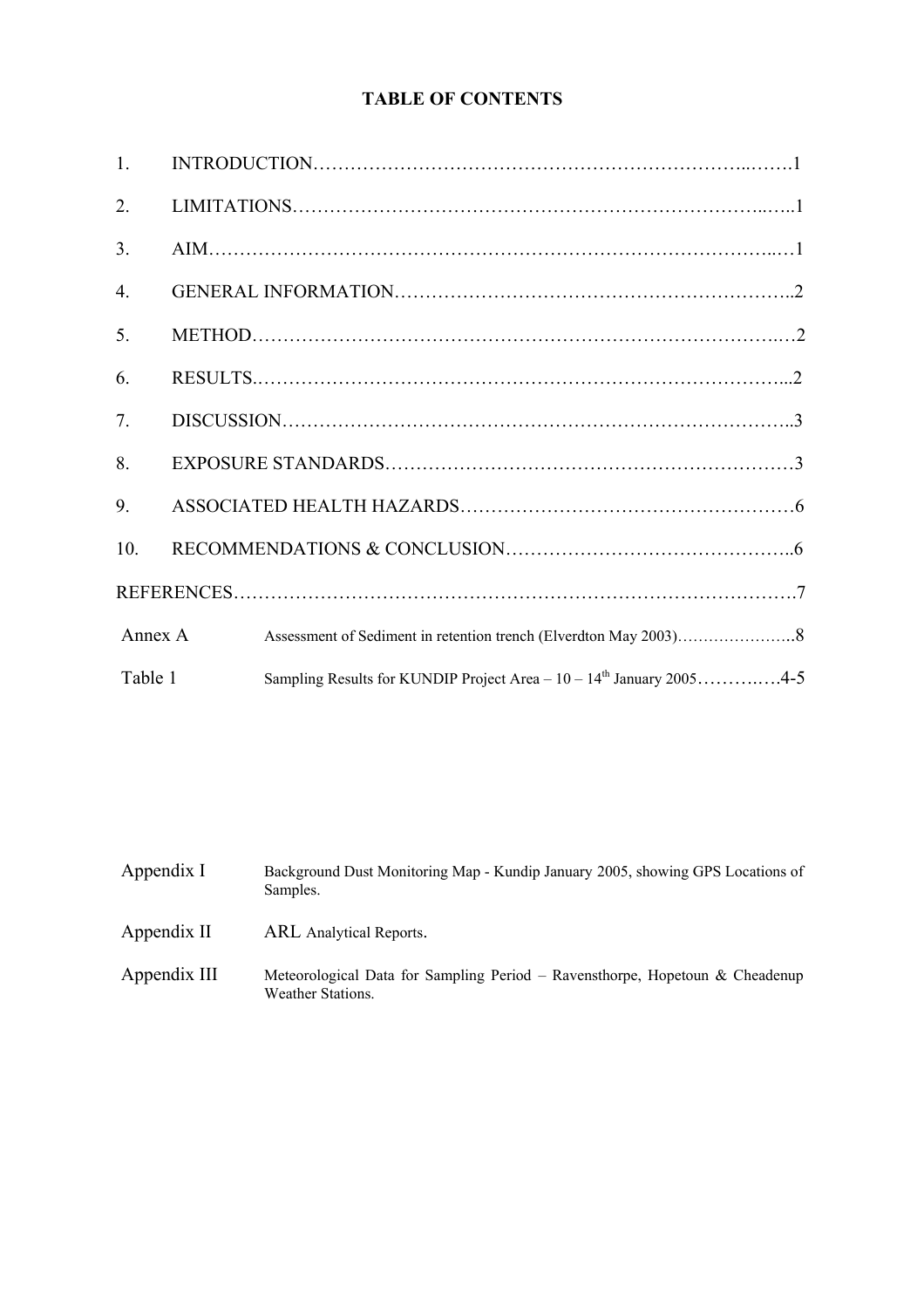## **BASELINE DUST MONITORING**  at **KUNDIP**  for **TECTONIC RESOURCES NL**

#### **1. Introduction**

WestSafe was requested by Kim Bennett, Environmental Consultant for Tectonic Resources NL, to conduct baseline dust monitoring within the proposed Kundip project area, Ravensthorpe Western Australia. The Kundip project area is located approximately 17 km southeast of Ravensthorpe on the Ravensthorpe - Hopetoun Road. Historic mining of gold and copper has been conducted in this area since 1900 and WestSafe understands that Tectonic Resources intends to undertake mining of gold and copper ores from the Kundip project area, following approval being granted.

WestSafe established and ran a short dust monitoring program as per (Australian Standard 3640- 2004) during the period  $10 - 14$  January 2005.<sup>(A)</sup> The program incorporated fifty (50) dust collection sites across the Kundip project area with subsequent analysis for inhalable dust and specified heavy metals.

#### **2. Limitations**

All work conducted by WestSafe is done so in a conscientious and professional manner. The nature of the task and the likely disproportion between any damage or loss which might arise from the work and any report prepared as a result and the cost of our services is such that WestSafe cannot guarantee that all possibilities associated with the dust monitoring program have been identified. Thus while work is carried out to the best of our ability it is exclusive of any loss or damages which may arise from services provided to Tectonic Resources NL.

All work conducted and reports produced by WestSafe are prepared for a particular Client's objective and are based on a specific scope, conditions and limitations, as agreed upon between WestSafe and the Client. Information and/or report(s) prepared by WestSafe may therefore not be suitable for any use other than the intended objective. No parties other than the Client should use any information and/or report without first conferring with WestSafe.

Before passing on to a third party any information and/or report(s) prepared by WestSafe, the Client is to inform fully the third party of the objective and scope, and all limitations and conditions including any other relevant information which applies to the information and/or report(s) prepared by WestSafe.

It is the responsibility of third parties to investigate fully to their satisfaction if any information and/or report(s) prepared by WestSafe is suitable for a specific objective. The report and information produced by WestSafe should not be reproduced and/or presented/reviewed except in full and without written permission by WestSafe or Tectonic Resources NL.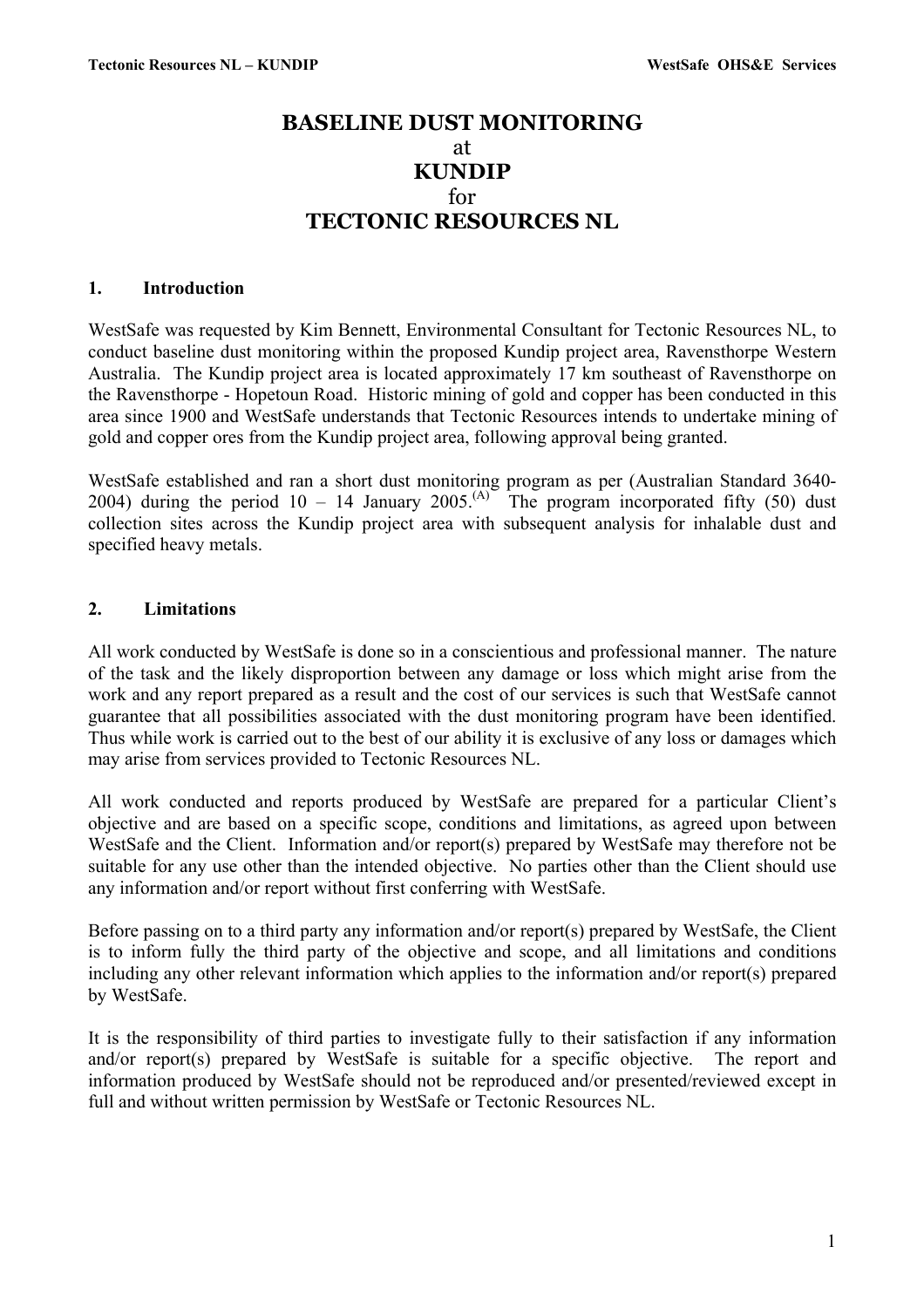#### **3. Aim**

The aim of this survey was to establish baseline dust levels across the Kundip project area prior to any significant disturbance by Tectonic Resources NL. Additional heavy metal analysis was deemed necessary to account for known entities and the possibility of contamination from a nearby Tailings stockpile, located approximately 7km north – north/west of Kundip, also on the Ravensthorpe - Hopetoun Road.

#### **4. General Information**

The historic Kundip mining centre is contained within the mining tenements held by Tectonic Resources NL. Mining of the ore bodies within the Kundip project area is an integral component of the Phillips River Gold Project proposed by Tectonic Resources NL.

Baseline sampling refers to sampling conducted at the prospective site of a mine prior to mining. It is useful in providing data on pre-existing dust conditions but, due to seasonal and annual variability in dust levels, should ideally be conducted over a number of years. In practice, this is rarely possible and any data collected can only reflect the dust load and chemical levels present during the specified sampling period.

#### **5. Method**

Dust sample collection was conducted using the method described in Australian Standard (AS) 3640-2004 – *Workplace Atmospheres – Method for sampling and gravimetric determination of inhalable dust*, as agreed with Tectonic Resources NL.<sup>(A)</sup> This method is primarily designed for personal sampling however it is also commonly used to obtain static samples at fixed locations.

SKC Universal XR Programmable Sampling Pumps were used with IOM filter head and sampling trains. Filters were pre-weighed and stored individually in petri dishes following collection. Weighing and analysis of samples was conducted by Analytical Reference Laboratories in Perth, Western Australia.

Pumps were fitted inside portable metal cases with 1m extension poles and suitable tubing to ensure filters were set a minimum of 1.2m above the ground. The pumps were calibrated prior to placement at approximately 6am each morning. Flow rates were set at  $2.0L/min +1$ - 0.2 L/min and samples would have been rejected if they had fluctuated outside these parameters. Collection occurred at approximately 4pm each afternoon following a second calibration check on each pump, and filters were individually packed and labeled thereafter.

There is no standard method for determining the spatial arrangement of monitoring equipment or the optimal number of samplers that should be employed. Cost, access to potential sampling sites and the availability of power can often limit the options. WestSafe intended that a GPS would be available for use throughout the week to enable five solid lines of samples running  $N/W - S/E$ . covering the majority of the Kundip lease. This did not eventuate and every effort was made to achieve this aim manually. However, being unfamiliar with the site layout combined with limited access across all areas resulted in a slightly skewed arrangement with much of the sampling occurring close to past workings/waste dumps. A GPS was provided by Tectonic Resources NL on Friday 14<sup>th</sup> of November and each sample collection site was revisited for identification, plots are shown at Appendix I.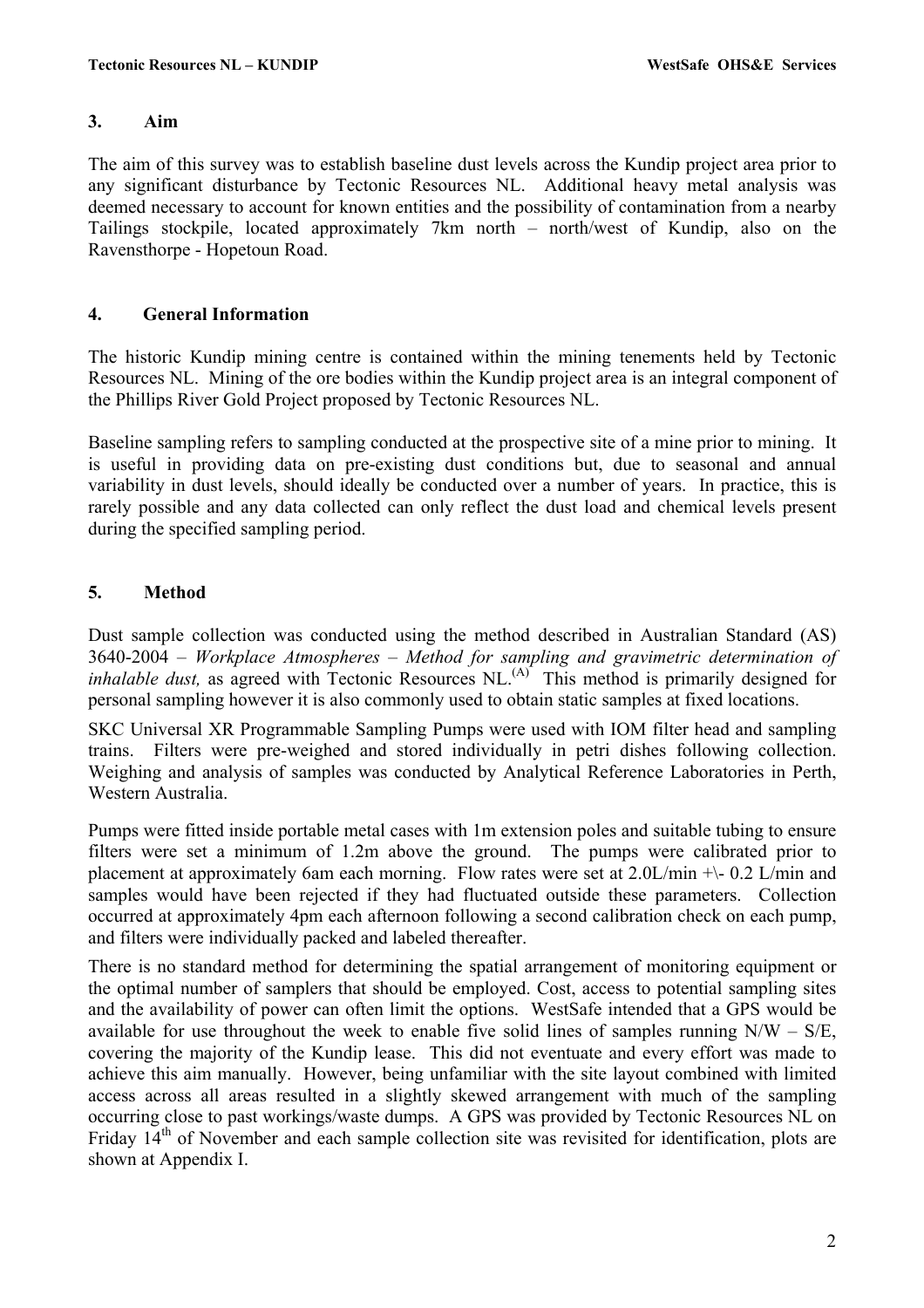#### **6. Results**

Results are shown in Table 1 below, which provides sample ID numbers and GPS locations referenced to Appendix I. A brief description of the collection point is also provided however this is not intended as a means of identifying that location and WestSafe recommends that only the GPS coordinates be used for this purpose. The decision to analyse for nickel, copper and arsenic was based on a chemical analysis of sediment from the uncontained Elverdton Tailings Stockpile located approximately 7 km north - northwest of the Kundip project area. Tectonic Resources NL provided this analysis in a document titled '*Assessment of sediment in retention trench (Elverdton May 2003)',* which is attached as Annex A.

Analytical Reference Laboratories conducted the laboratory analysis and reports are provided at Appendix II. Analysis results have been incorporated into Table 1 for ease for reference. No measurable amount of copper, arsenic or nickel was found in any of the samples. The minimum measurable amount of dust collected during this survey was  $0.1 \text{mg/m}^3$  with a maximum of 0.9mg/m<sup>3</sup>, less than 10% of the national exposure standard.<sup>(B)</sup> The variance between results across location and collection date is attributable to changes in wind speed and possibly, to soil composition and physical condition in the immediate vicinity of the sample collection point.

#### **7. Discussion**

Weather information collected for the sampling period is attached at Appendix III and shows prominent south westerly winds throughout the sampling period at three local weather stations for both of the daily recording times of 9am and 3pm.<sup>(E)</sup> Unfortunately this wind pattern did not assist in determining the spread of any dusts separated from the Elverdton Tailings Stockpile north northwest of Kundip. The only collection day where a measurable quantity of dust was collected across all ten samples was Thursday  $13<sup>th</sup>$  January, which was also the day with the highest wind speeds, ranging from 37kph at Hopetoun to 39kph at Cheadenup to 31kph at Ravensthorpe. Dust levels on this day ranged from 0.1 to 0.4mg/m<sup>3</sup> and were variable over the area surveyed.

These results indicate that dust collection in even higher winds may exceed the exposure standard, and if the direction was north – northwest, there is a remote possibility that contamination from the Elverdton Tailings stockpile may be identified. However this cannot be confirmed without having sampled under those conditions.

#### **8. Exposure Standards**

National exposure standards for inhalable dust and the heavy metals listed in Table 1 are provided in WorkSafe Australia Standard - *Exposure Standards for Atmospheric Contaminants in the Occupational Environment*, and are detailed below.<sup>(B)</sup>

Airborne Particulates – Inhalable Dust: The behaviour, deposition and fate of any individual particle after entry to the human respiratory system and the response that it elicits depends on the nature and size of the particle. Only the larger particles in any total quantity of dust present in a workers breathing zone will be deposited in the nose, pharynx and larynx. Smaller particles which may reach the gas exchange regions are known as the respirable fraction. The analytical method outlined in AS 3640 is a gravimetric analysis, providing a total dust result and as such takes into account both the inhalable and respirable fractions.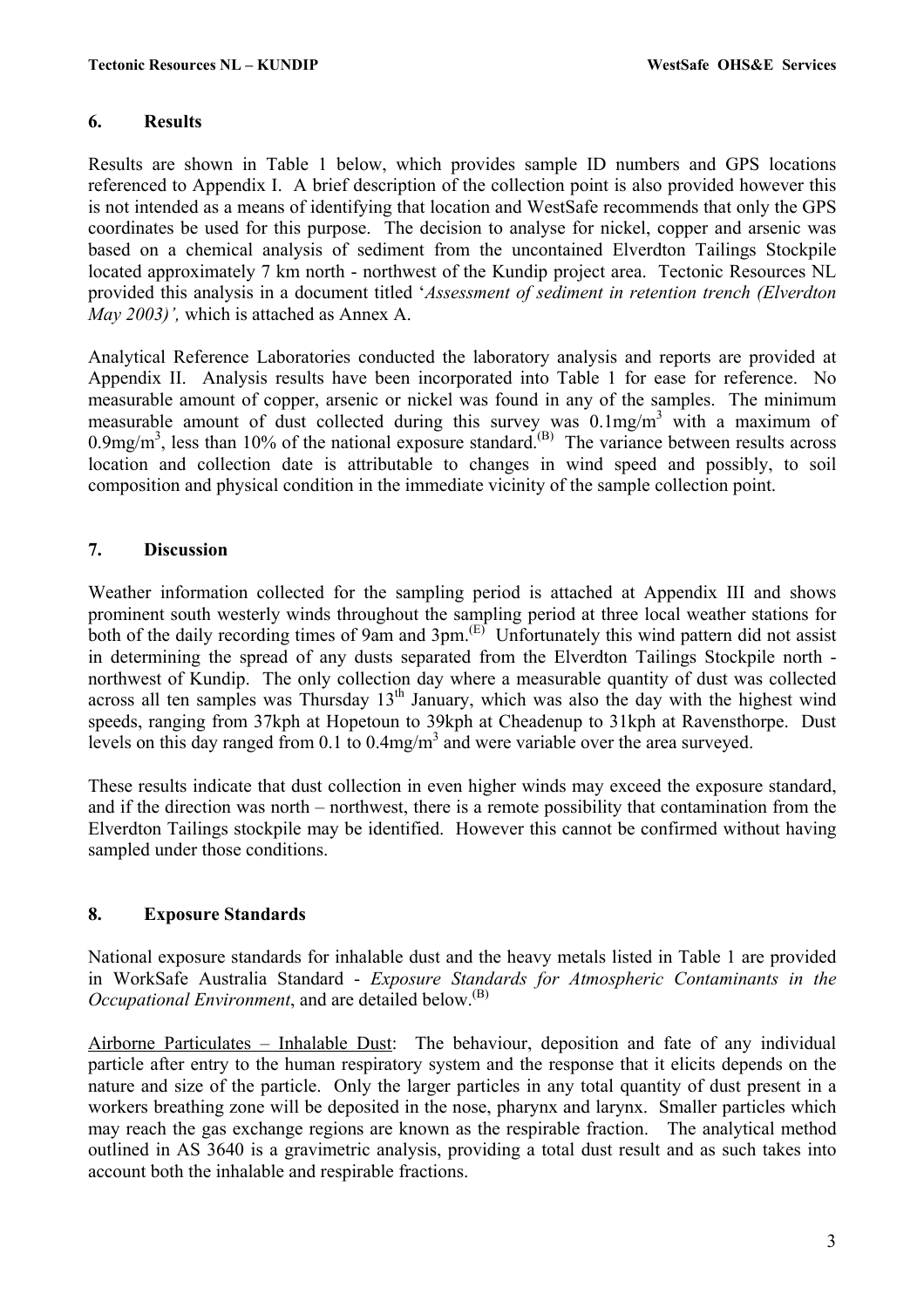Sampling for respirable dust was not warranted on this occasion as the method is used for occupational exposures where a specific hazard has been identified. There may be a requirement to conduct sampling for respirable dusts in the future once the mine becomes operational.

For dusts not otherwise classified (i.e. not wood dusts or silica), the recommended exposure standard is  $10mg/m<sup>3</sup>$ . Where dust is known to contain a specific contaminant then the exposure standard applicable to the specific contaminant is used.

Copper: Copper dusts and mists (as Cu) - TWA exposure standard  $1 \text{mg/m}^3$ .

Arsenic: Arsenic as As - TWA exposure standard  $0.05$ mg/m<sup>3</sup>.

Nickel: Nickel sulphide roasting (fume  $\&$  dust as Ni) - TWA exposure standard 1mg/m<sup>3</sup>.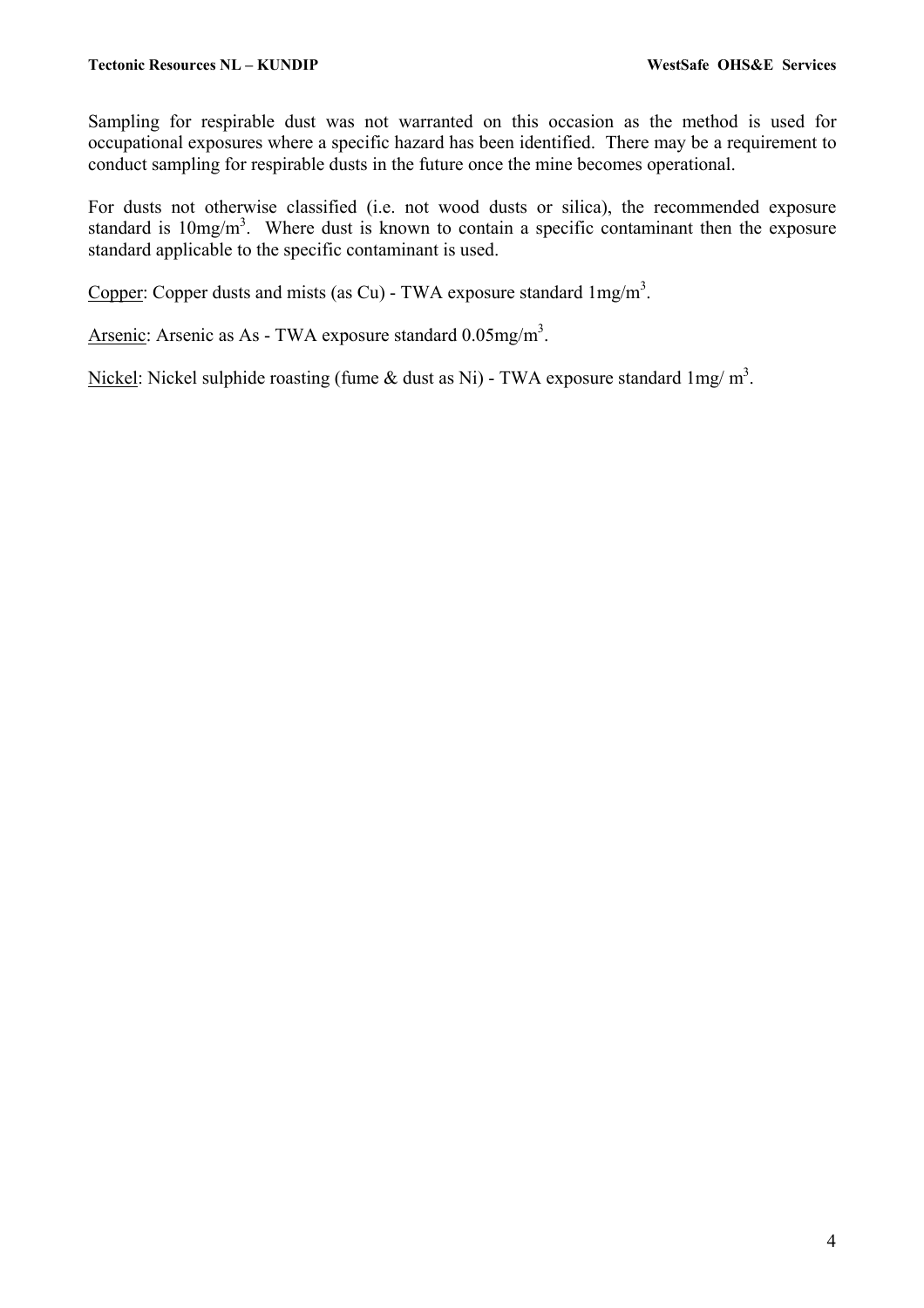## Table 1 – Sampling Results for KUNDIP Mine Site – 10 – 14<sup>th</sup> January 2005

| <b>Sample</b><br>ID | <b>Date</b><br><b>Collected</b> | <b>GPS</b> Location | <b>Physical Description of Location</b>                                                         | <b>Total</b><br><b>Sampling</b> | <b>Ave Flow Rate</b><br>L/min | <b>RESULTS</b>                    |                                |                         |                          |  |  |  |  |
|---------------------|---------------------------------|---------------------|-------------------------------------------------------------------------------------------------|---------------------------------|-------------------------------|-----------------------------------|--------------------------------|-------------------------|--------------------------|--|--|--|--|
|                     |                                 |                     |                                                                                                 | Time (mins)                     |                               | <b>Inhalable Dust</b><br>$mg/m^2$ | <b>Nickel (Ni)</b><br>$mg/m^3$ | Copper (Cu)<br>$mg/m^2$ | Arsenic (Ar)<br>$mg/m^3$ |  |  |  |  |
| I5545               | 10                              | 0240455 6271539     | Opposite Northern Road Boundary Marker (Tyre)                                                   | 517                             | 2.150                         | < 0.1                             | < 0.001                        | < 0.001                 | < 0.001                  |  |  |  |  |
| 15546               | January<br>2005                 | 0240558 6271170     | Small Tree on left on main northern road (approx 360m south of<br>I5545                         | 214                             | 2.125                         | < 0.1                             | < 0.001                        | < 0.001                 | < 0.001                  |  |  |  |  |
| I5547               |                                 | 0240707 6270820     | On left of bend in road near main Kaolin Pit (approx 360m south of<br>I5547                     | 512                             | 2.035                         | < 0.1                             | < 0.001                        | < 0.001                 | < 0.001                  |  |  |  |  |
| I5548               |                                 | 0240633 6270663     | Opposite Two Boys Pit at Tectonic Resources NL Survey Station                                   | 511                             | 2.035                         | < 0.1                             | < 0.001                        | < 0.001                 | < 0.001                  |  |  |  |  |
| 15539               |                                 | 0240620 6270496     | Southern End of Two Boys Pit - Lone Tree near barrel dump                                       | 420                             | $\mathfrak{D}$                | < 0.1                             | < 0.001                        | < 0.001                 | < 0.001                  |  |  |  |  |
| I5540               |                                 | 0240554 6270661     | West Side of two Boys Pit - Tectonic Resources NL survey station<br>pole                        | 490                             | 2.105                         | 0.1                               | < 0.001                        | < 0.001                 | < 0.001                  |  |  |  |  |
| I5541               |                                 | 0240993 6270340     | Track through Harbour View where Bush gets very close to sides of<br>track(additional 50m east) | 499                             | 2.075                         | < 0.1                             | < 0.001                        | < 0.001                 | < 0.001                  |  |  |  |  |
| 15542               |                                 | 0240878 6269310     | At Ore Vacuum Truck, S/E corner near tree                                                       | 495                             | 1.920                         | < 0.1                             | < 0.001                        | < 0.001                 | < 0.001                  |  |  |  |  |
| I5543               |                                 | 0240696 6268768     | Southern Boundary – (corner of north-south track)                                               | 479                             | 2.040                         | < 0.1                             | < 0.001                        | $\sqrt{0.001}$          | < 0.001                  |  |  |  |  |
| I5544               |                                 | 0240667 6269140     | Road running $N/W - S/E$ from southern boundary to 'Old Truck'<br>road – approx 50m from top    | 501                             | $\overline{2}$                | < 0.1                             | < 0.001                        | < 0.001                 | < 0.001                  |  |  |  |  |
| I5642               | 11 <sup>th</sup>                | 0240505 6271130     | North of Large M74/180 Dump                                                                     | 662                             | 2.107                         | < 0.1                             | < 0.001                        | < 0.001                 | < 0.001                  |  |  |  |  |
| I5644               | January                         | 0240633 6270850     | 100m west of Top track north of M74/180 dump                                                    | 658                             | 2.055                         | < 0.1                             | < 0.001                        | < 0.001                 | < 0.001                  |  |  |  |  |
| <b>I5646</b>        | 2005                            | 0240579 6270783     | Centre of Pits M74/180 - approx 150m south of I5644                                             | 596                             | $\overline{2}$                | < 0.1                             | < 0.001                        | < 0.001                 | < 0.001                  |  |  |  |  |
| I5650               |                                 | 0240499 6270629     | At crossroads near main structures                                                              | 648                             | 2.072                         | < 0.1                             | < 0.001                        | < 0.001                 | < 0.001                  |  |  |  |  |
| I5649               |                                 | 0240593 6270479     | At southern end of Two Boys Pit, west side on mound                                             | 648                             | 2.055                         | < 0.1                             | < 0.001                        | < 0.001                 | < 0.001                  |  |  |  |  |
| I5647               |                                 | 0240367 6270044     | At old 'sterilisation' track on left of road to Flag                                            | 648                             | 2.055                         | < 0.1                             | < 0.001                        | < 0.001                 | < 0.001                  |  |  |  |  |
| I5651               |                                 | 0240774 6270298     | Road heading east across Harbour View - approximately 300m west<br>of $15541 -$                 | 617                             | $\overline{2}$                | < 0.1                             | < 0.001                        | < 0.001                 | < 0.001                  |  |  |  |  |
| 15635               |                                 | 0240596 6269707     | Recent Track from Harbour View to Flag                                                          | 501                             |                               | 0.1                               | < 0.001                        | < 0.001                 | < 0.001                  |  |  |  |  |
| <b>I5648</b>        |                                 | 0240701 6269206     | At Yellow Rock Pile on Road to Ore Vacuum Truck                                                 | 642                             | 2.072                         | < 0.1                             | < 0.001                        | < 0.001                 | < 0.001                  |  |  |  |  |
| 15657               |                                 | 0240557 6268753     | Half way between I5544 and White Survey pole on Southern<br>Boundary track                      | 642                             | 2.055                         | < 0.1                             | < 0.001                        | < 0.001                 | < 0.001                  |  |  |  |  |
| I5625               | $12^{th}$                       | 0240374 6271198     | 100m further west from I5642                                                                    | 527                             | $\overline{2}$                | < 0.1                             | < 0.001                        | < 0.001                 | < 0.001                  |  |  |  |  |
| I5645               | January                         | 0240570 6270957     | N/W corner of M74/180 (as seen on map)                                                          | $\overline{631}$                | $\overline{2}$                | < 0.1                             | < 0.001                        | < 0.001                 | < 0.001                  |  |  |  |  |
| 15631               | 2005                            | 0240504 6270842     | N/W corner of Kaolin Pit Dump                                                                   | 496                             | $\overline{2}$                | 0.2                               | < 0.001                        | < 0.001                 | < 0.001                  |  |  |  |  |
| I5638               |                                 | 0240404 6270633     | Northern side of Western Gem Pit                                                                | 627                             | 2.090                         | < 0.1                             | < 0.001                        | $\sqrt{0.001}$          | < 0.001                  |  |  |  |  |
| 15624               |                                 | 0240382 6270526     | Southern Side of Western Gem Pit                                                                | 623                             | 2.070                         | 0.3                               | < 0.001                        | $\sqrt{0.001}$          | < 0.001                  |  |  |  |  |
| I5627               |                                 | 0240226 6270259     | Junction of Road to Flag and Two Boys Pit                                                       | 621                             | 2.010                         | < 0.1                             | < 0.001                        | < 0.001                 | < 0.001                  |  |  |  |  |
| I5643               |                                 | 0240239 6269794     | Junction of Road to Flag and Road through Harbour View                                          | 619                             | 2.125                         | 0.2                               | < 0.001                        | < 0.001                 | < 0.001                  |  |  |  |  |
| I5655               |                                 | 0240598 6269132     | At East side of existing works at Flag                                                          | 618                             | 2.125                         | 0.1                               | < 0.001                        | < 0.001                 | < 0.001                  |  |  |  |  |
| 15654               |                                 | 0240329 6269132     | On E/W track from Flag to Hopetoun Road                                                         | 615                             | 1.970                         | 0.1                               | < 0.001                        | < 0.001                 | < 0.001                  |  |  |  |  |
| 15652               |                                 | 0240309 6268739     | A Marker Point on Southern Boundary                                                             | 614                             | 2.070                         | 0.1                               | < 0.001                        | < 0.001                 | < 0.001                  |  |  |  |  |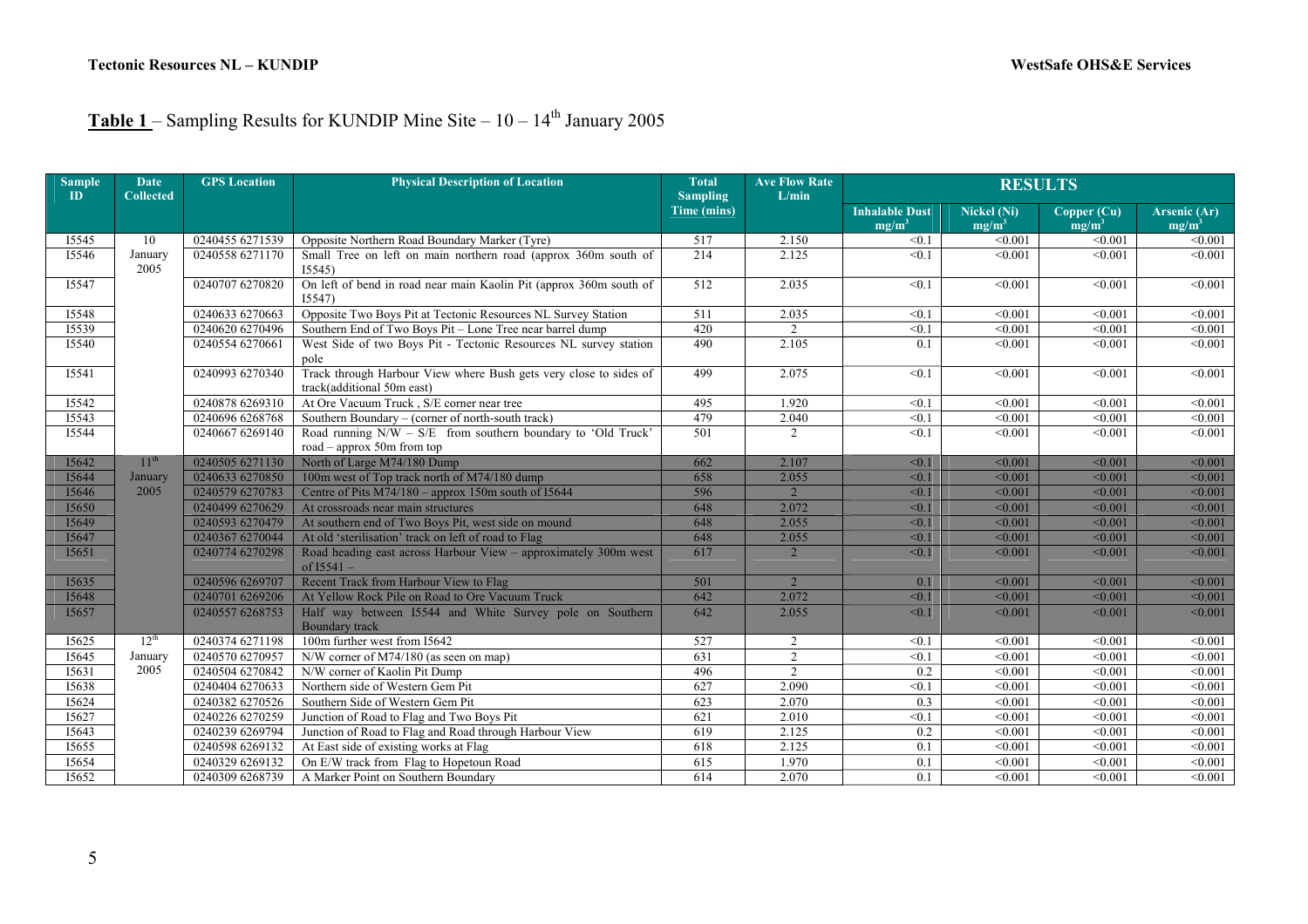#### **Tectonic Resources NL – KUNDIP**

#### **WestSafe OHS&E Services**

| <b>Sample</b><br>ID | <b>Date</b><br><b>Collected</b> | <b>GPS</b> Location | <b>Physical Description of Location</b>                                                       | <b>Total</b><br><b>Sampling</b> | <b>Ave Flow Rate</b><br>L/min |                                   | <b>RESULTS</b>                 |                         |                          |
|---------------------|---------------------------------|---------------------|-----------------------------------------------------------------------------------------------|---------------------------------|-------------------------------|-----------------------------------|--------------------------------|-------------------------|--------------------------|
|                     |                                 |                     |                                                                                               | Time (mins)                     |                               | <b>Inhalable Dust</b><br>$mg/m^3$ | <b>Nickel (Ni)</b><br>$mg/m^2$ | Copper (Cu)<br>$mg/m^3$ | Arsenic (Ar)<br>$mg/m^3$ |
| I5640               | 13 <sup>th</sup>                | 0240224 6270723     | S/W Corner of P74/153                                                                         | 261                             |                               | 0.3                               | < 0.001                        | < 0.001                 | < 0.001                  |
| I5637               | January                         | 0240387 6270924     | West Side of large dam near Kaolin Pit – (left side of pit)                                   | 418                             | 2.055                         | 0.4                               | < 0.001                        | < 0.001                 | < 0.001                  |
| I5634               | 2005                            | 0240111 6270378     | South side of road to Western Gem Pit – approx 10m towards old<br>works                       | 406                             | 2.070                         | 0.8                               | < 0.001                        | < 0.001                 | < 0.001                  |
| I5656               |                                 | 0240047 6270168     | On Road to Two Boys Pit at Bend in road                                                       | 404                             | 2.055                         | 0.4                               | < 0.001                        | < 0.001                 | < 0.001                  |
| I5629               |                                 | 0240118 6269958     | 100m west of road to Flag - approx half way between Main road in<br>and Harbour View Turn off | 402                             | 1.970                         | 0.3                               | < 0.001                        | < 0.001                 | < 0.001                  |
| 15626               |                                 | 0240099 6269766     | At old tree stump just west of $N/E - S/W$ road through Mayday<br>opposite old workings       | 402                             | 2.125                         | 0.2                               | < 0.001                        | < 0.001                 | < 0.001                  |
| I5653               |                                 | 0239994 6269419     | Approx 200m south of I5623                                                                    | 402                             | 2.025                         | 0.1                               | < 0.001                        | < 0.001                 | < 0.001                  |
| 15639               |                                 | 0240471 6269278     | N/W side of existing works at Flag                                                            | 399                             | 2.125                         | 0.4                               | < 0.001                        | < 0.001                 | < 0.001                  |
| I5618               |                                 | 0240187 6269405     | On Road past Mayday (from Flag to Hopetoun Road)                                              | 396                             | 2.055                         | 0.2                               | < 0.001                        | < 0.001                 | < 0.001                  |
| 15630               |                                 | 0240208 6269138     | At junction of tracks adjacent to southern boundary and between Flag<br>and Hopetoun Road     | 401                             |                               | 0.2                               | < 0.001                        | < 0.001                 | < 0.001                  |
| I5622               | 14 <sup>th</sup>                | 0239299 6270503     | Near the eastern branch of the Steere river (off to the left of the main                      | 408                             | 2.090                         | < 0.1                             | < 0.001                        | < 0.001                 | < 0.001                  |
|                     | January                         |                     | road in)                                                                                      |                                 |                               |                                   |                                |                         |                          |
| 15633               | 2005                            | 0239756 6270231     | On Main Road In – at Rise before Bend (just before junction in road)                          | 406                             | 2.132                         | 0.2                               | < 0.001                        | < 0.001                 | < 0.001                  |
| 15636               |                                 | 0240114 6270723     | Off track – approx 20m west of Gem Pit and Kaolin Dump                                        | 374                             | 2.055                         | < 0.1                             | < 0.001                        | < 0.001                 | < 0.001                  |
| I5632               |                                 | 0240094 6270505     | Off Track from Gem Pit (west)                                                                 | 369                             | 2.090                         | < 0.1                             | < 0.001                        | < 0.001                 | < 0.001                  |
| I5613               |                                 | 0240037 6269889     | Off track to Flag – approx 100m south of 15629                                                | 360                             | 2.070                         | < 0.1                             | < 0.001                        | < 0.001                 | < 0.001                  |
| I5616               |                                 | 0240015 6269817     | West Side of Mayday                                                                           | 344                             | 2.090                         | < 0.1                             | < 0.001                        | < 0.001                 | < 0.001                  |
| I5628               |                                 | 0239950 6269789     | S/W Side of Mayday                                                                            | 345                             | 2.107                         | < 0.1                             | < 0.001                        | < 0.001                 | < 0.001                  |
| I5621               |                                 | 0239869 6269523     | S/W of Mayday oat rear of Cleared area behind old workings                                    | 339                             | 2.055                         | 0.1                               | < 0.001                        | < 0.001                 | < 0.001                  |
| I5620               |                                 | 0239836 6269271     | At junction to Boundary                                                                       | 334                             | 2.090                         | 0.9                               | < 0.001                        | < 0.001                 | < 0.001                  |
| I5641               |                                 | 0239892 6268684     | Along Southern Boundary                                                                       | 345                             | 2.040                         | 0.5                               | < 0.001                        | < 0.001                 | < 0.001                  |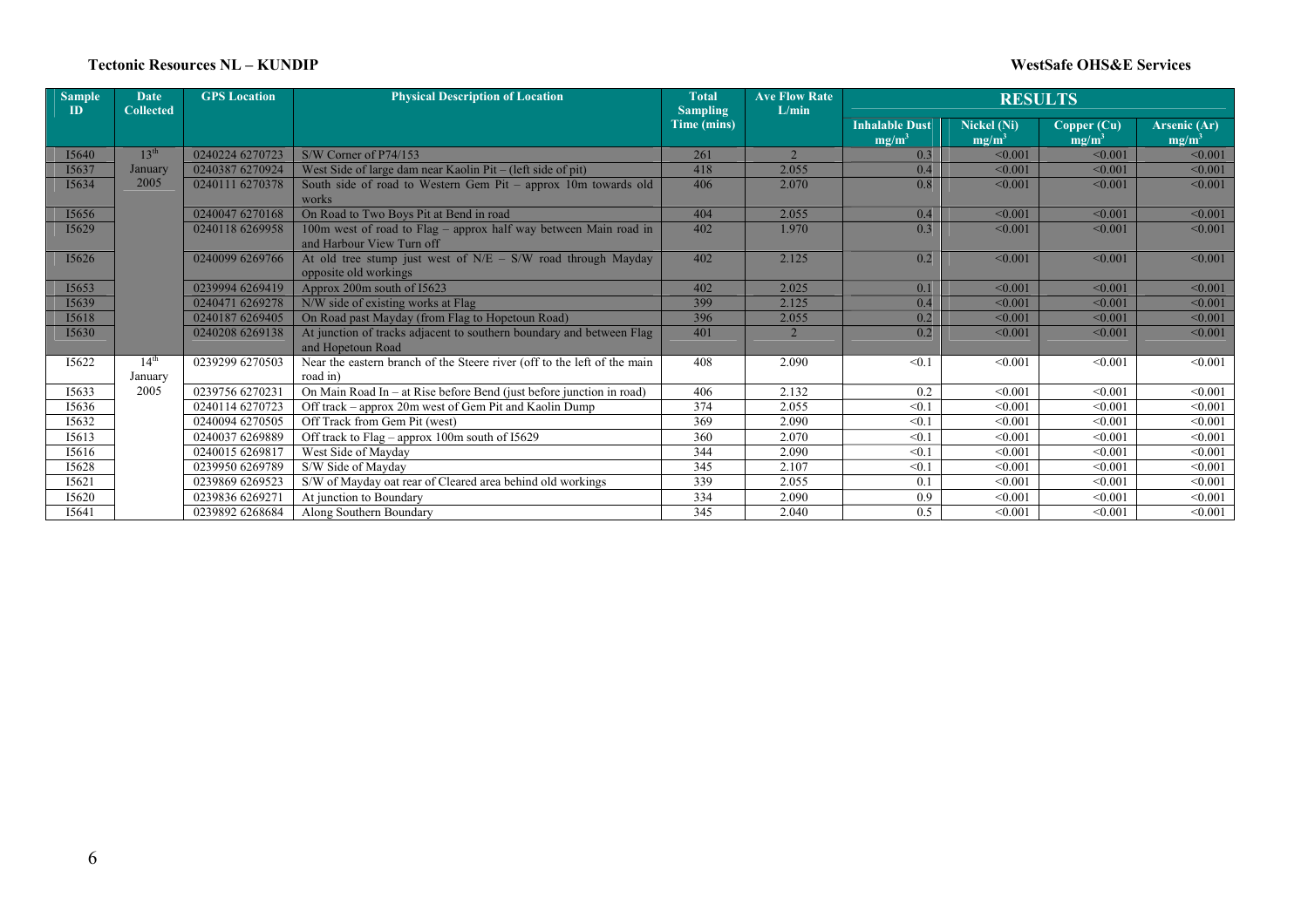#### **9. Associated Health Hazards**

Whilst results obtained during this survey do not indicated a measurable presence of heavy metals or significant dust levels, it is essential that the health effects of these potential hazards are recognised, given the likely increase in levels during future mining activities. The following information is provided in brief to highlight some of the known health hazards associated with inhalation of heavy metals and dust.

Inhalation of dusts and fumes of metallic copper may cause irritation of the upper respiratory tract, congestion of nasal mucous membranes, ulceration and perforation of the nasal septum, and pharyngeal congestion. Acute arsenical poisoning due to inhalation is exceedingly rare in the workplace however when it does occur it produces respiratory tract symptoms (cough, chest pain and dyspnoea), giddiness, headache, and extreme general weakness, followed by gastrointestinal symptoms including epigastric pain, vomiting and diarrhoea.<sup> $(C)$ </sup>

Chronic signs of toxicity in workers exposed to arsenic compounds are related chiefly to the skin, mucous membranes, gastrointestinal and nervous systems, and less commonly to disorders of the circulatory system and liver. Lung cancer is the primary cause of concern with chronic inhalation of arsenic in the workplace. Deaths due to respiratory cancer have been observed among workers exposed to inorganic arsenic in gold mining, and in the smelting of nonferrous metals, especially  $copper$ <sup>(C)</sup>

#### **10 Recommendations & Conclusion**

There is nothing in the results to indicate any reason for concern in relation to existing dust levels within the Kundip project area, although it must be acknowledged that the results obtained from this particular sampling program are only indicative of the dust levels that were present during that time. In general, mining activities contribute significantly to increased dust movement, and given the known presence of gold and copper in the Kundip soils it is possible that heavy metal presence in that dust will also increase.

In order to gain a more thorough appreciation of existing and potential dust levels it may be of benefit to conduct additional sampling. WestSafe recommends using a type of Continuous particle monitor which can produce a continuous record of ambient dust levels. This is a significant advance over the standard high volume sampler in that it allows examination of short-term dust episodes. It can be utilised as a powerful management tool if matched to records of mining activity and continuous wind data. Two examples of continuous monitors are: TEOM™ and Beta gauges, further information on which can be found at References F, G and H.

Venessa Thelan Director WestSafe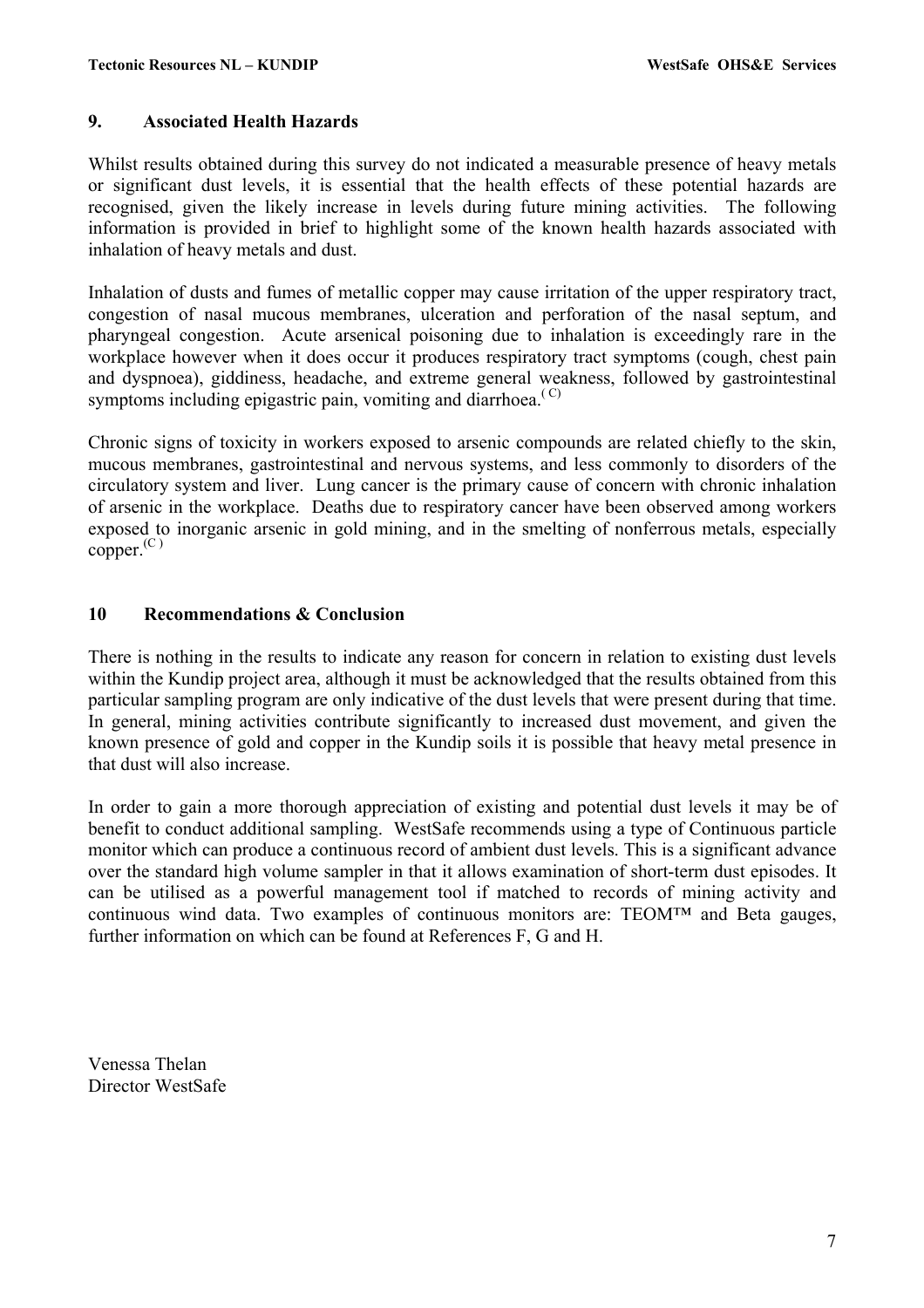#### **REFERENCES**

- A. Australian Standard 3640-2004 Workplace Atmospheres Method for sampling and gravimetric determination of inhalable dust
- B. Worksafe Australia Standard Exposure Standards for Atmospheric Contaminants in the Occupational Environment – NOHSC:3008 (1995) Guidance Note & NOHSC:1003(1995) National Exposure Standards
- C. Agency for Agency for Toxic Substances and Disease Registry (ATSDR). *Toxicological Profile for Copper (Update); Toxicological Profile for Arsenic; Toxicological Profile for Nickel*. Public Health Service, U.S. Department of Health and Human Services, Atlanta, GA.
- D. California Environmental Protection Agency (CalEPA). *Technical Support Document for the Determination of Noncancer Chronic Reference Exposure Levels.* Draft for Public Comment. Office of Environmental Health Hazard Assessment, Berkeley, CA. 1997. US Environmental Protection Agency on line at *http://www.epa.gov/ttn/atw/hlthef/nickel.html#ref6* 1997.
- E. Bureau of Meterology (Australian Government) Daily Weather Observations on line at *http://www.bom.gov.au/climate/dwo/*
- F. *Dust Control,* Environment Australia, 1998 Best Practice Environmental Management in Mining, Chap 6, on line at http://www.deh.gov.au/industry/industryperformance/minerals/booklets/dust/#61
- G. Pacwill Environmental FH621-10 Beta Attenuation Monitor, on line at *http://www.pacwill.ca/betagauge.html*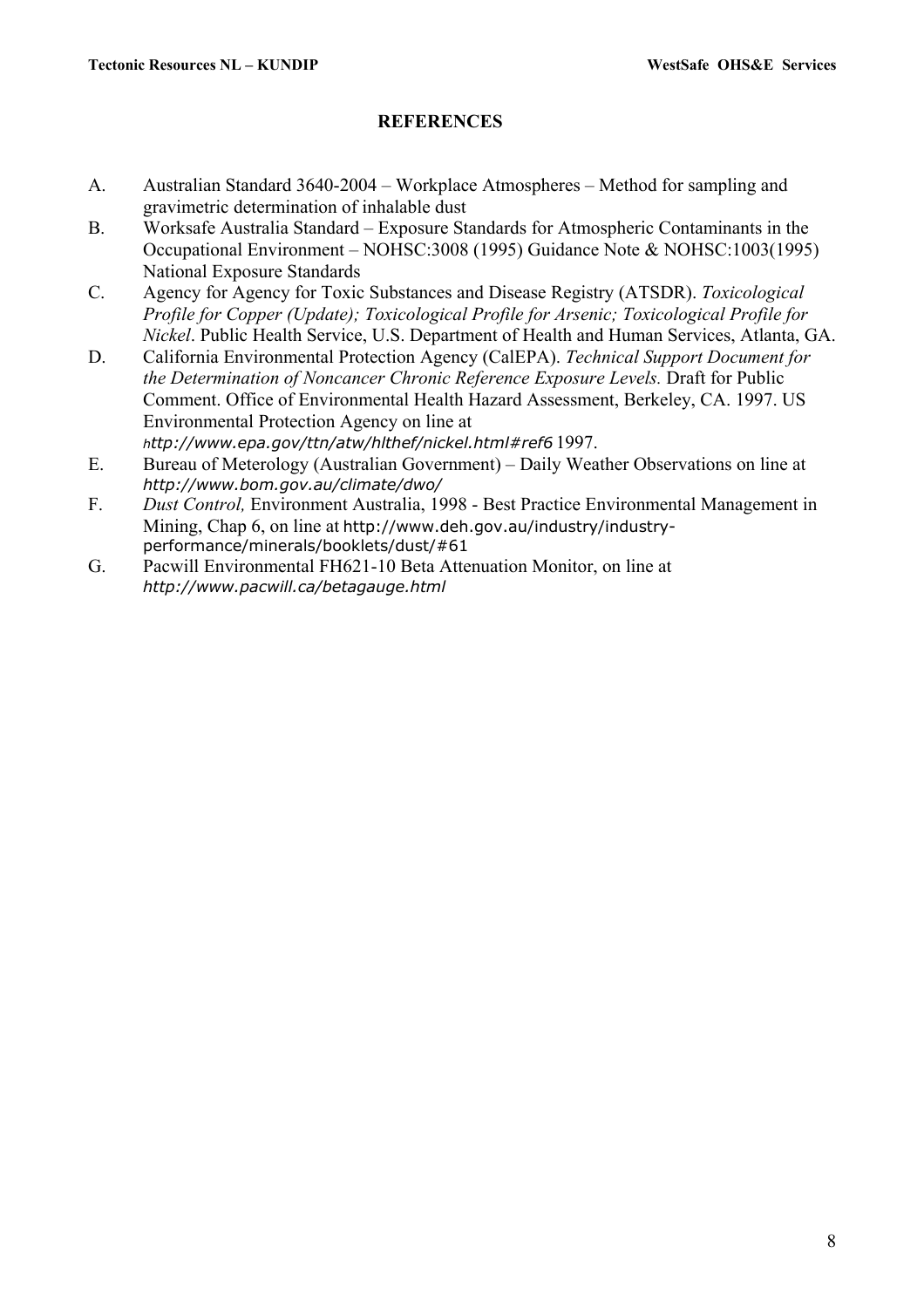| 535                                                                                                                                                                                                                                                                                                                    | omment in retention trenth renvergion may<br>43.NJ 3                                                                                                                                                                                                                                                                                                |  |  |  |  |  |  |  |
|------------------------------------------------------------------------------------------------------------------------------------------------------------------------------------------------------------------------------------------------------------------------------------------------------------------------|-----------------------------------------------------------------------------------------------------------------------------------------------------------------------------------------------------------------------------------------------------------------------------------------------------------------------------------------------------|--|--|--|--|--|--|--|
| Particle sizing of 03A60 001                                                                                                                                                                                                                                                                                           | Particle sizing of 63.650 001-004                                                                                                                                                                                                                                                                                                                   |  |  |  |  |  |  |  |
| DRY SERE                                                                                                                                                                                                                                                                                                               | <b>HELT SIGNS</b>                                                                                                                                                                                                                                                                                                                                   |  |  |  |  |  |  |  |
| Luis No.                                                                                                                                                                                                                                                                                                               | Lab No.                                                                                                                                                                                                                                                                                                                                             |  |  |  |  |  |  |  |
| 03/650 064                                                                                                                                                                                                                                                                                                             | 03460 001                                                                                                                                                                                                                                                                                                                                           |  |  |  |  |  |  |  |
| Stampation                                                                                                                                                                                                                                                                                                             | Sectioners in teaching                                                                                                                                                                                                                                                                                                                              |  |  |  |  |  |  |  |
| diesdictated in teaching                                                                                                                                                                                                                                                                                               | Spreak                                                                                                                                                                                                                                                                                                                                              |  |  |  |  |  |  |  |
| <b>Eleven (march</b><br>% retained.<br>% passing                                                                                                                                                                                                                                                                       | % retained % passing<br>Shove forced                                                                                                                                                                                                                                                                                                                |  |  |  |  |  |  |  |
| 29.7                                                                                                                                                                                                                                                                                                                   | 50                                                                                                                                                                                                                                                                                                                                                  |  |  |  |  |  |  |  |
| कान                                                                                                                                                                                                                                                                                                                    | 1,0                                                                                                                                                                                                                                                                                                                                                 |  |  |  |  |  |  |  |
| 1,0                                                                                                                                                                                                                                                                                                                    | 95.0                                                                                                                                                                                                                                                                                                                                                |  |  |  |  |  |  |  |
| 以長<br>95.2<br>新作用<br>0.6<br>11.5<br>70.5                                                                                                                                                                                                                                                                               | 京都<br>改革<br>89.9<br>0.8<br>18.7                                                                                                                                                                                                                                                                                                                     |  |  |  |  |  |  |  |
| 0.18<br>医腺<br>34.7                                                                                                                                                                                                                                                                                                     | 73.1<br>自由的<br>消息表<br>37.6                                                                                                                                                                                                                                                                                                                          |  |  |  |  |  |  |  |
| 0.15                                                                                                                                                                                                                                                                                                                   | 0.16                                                                                                                                                                                                                                                                                                                                                |  |  |  |  |  |  |  |
| 記号                                                                                                                                                                                                                                                                                                                     | 13.9                                                                                                                                                                                                                                                                                                                                                |  |  |  |  |  |  |  |
| 量比率                                                                                                                                                                                                                                                                                                                    | 23.7                                                                                                                                                                                                                                                                                                                                                |  |  |  |  |  |  |  |
| 0.106                                                                                                                                                                                                                                                                                                                  | $-106$                                                                                                                                                                                                                                                                                                                                              |  |  |  |  |  |  |  |
| 9.7                                                                                                                                                                                                                                                                                                                    | 11.21                                                                                                                                                                                                                                                                                                                                               |  |  |  |  |  |  |  |
| 鳥落                                                                                                                                                                                                                                                                                                                     | 12.5                                                                                                                                                                                                                                                                                                                                                |  |  |  |  |  |  |  |
| 0.025                                                                                                                                                                                                                                                                                                                  | 0.075                                                                                                                                                                                                                                                                                                                                               |  |  |  |  |  |  |  |
| 4.2                                                                                                                                                                                                                                                                                                                    | 5.7                                                                                                                                                                                                                                                                                                                                                 |  |  |  |  |  |  |  |
| 乳房                                                                                                                                                                                                                                                                                                                     | 自由                                                                                                                                                                                                                                                                                                                                                  |  |  |  |  |  |  |  |
| Lab No<br><b>COAAA TEOT</b><br>Wind blown during<br>Stammente<br><b>Stove (mm)</b><br>To retained.<br>% passiving<br>ŦБ<br>ūт<br>藤沢                                                                                                                                                                                    | 03A60 000<br>Wind blown slugg.<br>Stimmer (count).<br>% relained % passing<br>D.S.<br>īΟ<br>98.3                                                                                                                                                                                                                                                    |  |  |  |  |  |  |  |
| 影響                                                                                                                                                                                                                                                                                                                     | 景象                                                                                                                                                                                                                                                                                                                                                  |  |  |  |  |  |  |  |
| 1.2                                                                                                                                                                                                                                                                                                                    | 1.3                                                                                                                                                                                                                                                                                                                                                 |  |  |  |  |  |  |  |
| 98.S                                                                                                                                                                                                                                                                                                                   | 58.4                                                                                                                                                                                                                                                                                                                                                |  |  |  |  |  |  |  |
| 8.3                                                                                                                                                                                                                                                                                                                    | $0.35\,$                                                                                                                                                                                                                                                                                                                                            |  |  |  |  |  |  |  |
| 13.1                                                                                                                                                                                                                                                                                                                   | 84.9                                                                                                                                                                                                                                                                                                                                                |  |  |  |  |  |  |  |
| <b>BS.A.</b>                                                                                                                                                                                                                                                                                                           | 33.6                                                                                                                                                                                                                                                                                                                                                |  |  |  |  |  |  |  |
| 0.38                                                                                                                                                                                                                                                                                                                   | 40.9                                                                                                                                                                                                                                                                                                                                                |  |  |  |  |  |  |  |
| 42.31                                                                                                                                                                                                                                                                                                                  | 44.0                                                                                                                                                                                                                                                                                                                                                |  |  |  |  |  |  |  |
| 43.1                                                                                                                                                                                                                                                                                                                   | 0.35                                                                                                                                                                                                                                                                                                                                                |  |  |  |  |  |  |  |
| 0.75                                                                                                                                                                                                                                                                                                                   | 0.15                                                                                                                                                                                                                                                                                                                                                |  |  |  |  |  |  |  |
| 18.7                                                                                                                                                                                                                                                                                                                   | 16.5                                                                                                                                                                                                                                                                                                                                                |  |  |  |  |  |  |  |
| 200.41                                                                                                                                                                                                                                                                                                                 | 89 S                                                                                                                                                                                                                                                                                                                                                |  |  |  |  |  |  |  |
| 0.106<br>16.突<br>11.2<br>0.07%<br>7.7                                                                                                                                                                                                                                                                                  | 0.106<br>14.9<br>12.5                                                                                                                                                                                                                                                                                                                               |  |  |  |  |  |  |  |
| 乳腺                                                                                                                                                                                                                                                                                                                     | 0.078<br>7.9<br><b>15.50</b>                                                                                                                                                                                                                                                                                                                        |  |  |  |  |  |  |  |
| Lists No.<br>03/400 000<br>Matrix roine face<br><b>Starronie</b><br><b>Blanch Counts</b><br>% retained.<br>% propoles<br>10<br>তিত<br>建筑<br><b>Dist</b><br>16.2<br>54.1<br>0.3<br>11.5<br>42.6<br>0.18<br>星座<br>265.71<br>0.15<br>$3 - 1$<br>24.6<br>0.108<br>$\mathbb{Z}/\mathbb{Z}$<br>31.8<br>G. Gray<br>通常<br>EF.6 | Lab No-<br>03468-088<br>diamonte.<br>Matzie mine face<br>Sieve (ere)<br>74 retained 14 penatrol<br>1.01<br>òЗ<br>wa y<br>D.B.<br>0.6<br>99.0<br>自由<br>1.13<br>535 F<br>0.18<br>2.0<br>96.9<br>0.15<br>1.2<br>95.1<br>0.109<br>加速<br>103.6<br>0.676<br>2.2<br>91.3                                                                                   |  |  |  |  |  |  |  |
| Lats Ma                                                                                                                                                                                                                                                                                                                | Link-Pine                                                                                                                                                                                                                                                                                                                                           |  |  |  |  |  |  |  |
| 10/480 00:4                                                                                                                                                                                                                                                                                                            | ESANO (SSA)                                                                                                                                                                                                                                                                                                                                         |  |  |  |  |  |  |  |
| Uzpar Catchroad                                                                                                                                                                                                                                                                                                        | Stamming.                                                                                                                                                                                                                                                                                                                                           |  |  |  |  |  |  |  |
| Serveie                                                                                                                                                                                                                                                                                                                | <b>Linear Catricognet</b>                                                                                                                                                                                                                                                                                                                           |  |  |  |  |  |  |  |
| % natalized<br><b>Sidne (mm)</b><br><sup>9</sup> cassing                                                                                                                                                                                                                                                               | <b>Biene freed.</b><br>% retained % passing                                                                                                                                                                                                                                                                                                         |  |  |  |  |  |  |  |
| 63.                                                                                                                                                                                                                                                                                                                    | 花香                                                                                                                                                                                                                                                                                                                                                  |  |  |  |  |  |  |  |
| 大地                                                                                                                                                                                                                                                                                                                     | -6.1                                                                                                                                                                                                                                                                                                                                                |  |  |  |  |  |  |  |
| 腹い ア                                                                                                                                                                                                                                                                                                                   | 100 D                                                                                                                                                                                                                                                                                                                                               |  |  |  |  |  |  |  |
| 真重                                                                                                                                                                                                                                                                                                                     | 0.6                                                                                                                                                                                                                                                                                                                                                 |  |  |  |  |  |  |  |
| 4.80                                                                                                                                                                                                                                                                                                                   | $-0.1$                                                                                                                                                                                                                                                                                                                                              |  |  |  |  |  |  |  |
| 95.1                                                                                                                                                                                                                                                                                                                   | 100.01                                                                                                                                                                                                                                                                                                                                              |  |  |  |  |  |  |  |
| 0.3                                                                                                                                                                                                                                                                                                                    | 2.2                                                                                                                                                                                                                                                                                                                                                 |  |  |  |  |  |  |  |
| 風田                                                                                                                                                                                                                                                                                                                     | 新型                                                                                                                                                                                                                                                                                                                                                  |  |  |  |  |  |  |  |
| <b>FIR 4</b>                                                                                                                                                                                                                                                                                                           | 59.54                                                                                                                                                                                                                                                                                                                                               |  |  |  |  |  |  |  |
| 0.18<br>75.7<br>52.0<br>0.16<br>9.1<br>98.5                                                                                                                                                                                                                                                                            | <b>D. 181</b><br>5. 31<br>50.8<br>医脊<br>医阴道                                                                                                                                                                                                                                                                                                         |  |  |  |  |  |  |  |
| 0.106<br>90.5<br>205.07                                                                                                                                                                                                                                                                                                | 0.85<br>81 T DA<br>50.8<br>38.51                                                                                                                                                                                                                                                                                                                    |  |  |  |  |  |  |  |
| 0.005                                                                                                                                                                                                                                                                                                                  | 0.075                                                                                                                                                                                                                                                                                                                                               |  |  |  |  |  |  |  |
| 17.0                                                                                                                                                                                                                                                                                                                   | 54.6                                                                                                                                                                                                                                                                                                                                                |  |  |  |  |  |  |  |
| 39.7                                                                                                                                                                                                                                                                                                                   | 63.91                                                                                                                                                                                                                                                                                                                                               |  |  |  |  |  |  |  |
| Particle size distribution of each sample was measured by dry slowing<br>mough a set of standard wire mesh someone. The personne of ageny<br>stracked appreciates in each sample was around north during<br>Lais Nos Stakes: pott and counts ong.                                                                      | Sumplex were disposed in CalgoritisCH, we sevent measures,<br>0.075 mm sieve and the 50.075 was fraction sieved by dry similary.<br>AS 1209.3-5.1-1995 : Methods of teating soils for engineering purposes.<br>Soil distabilization tests - Desenvission at the particle stati distribution<br>of a soil - Standard restrict at analysis by steeing |  |  |  |  |  |  |  |

### Assessment of sediment in retention trench (Elverston May 2003).

|               | <b>CHEMICAL AN</b>     | 学院研究        |       |                  |           |                 | THE R. P. LEWIS CO., LANSING, MICH. 49-14039-1-120-2 |               |
|---------------|------------------------|-------------|-------|------------------|-----------|-----------------|------------------------------------------------------|---------------|
| <b>LAB NO</b> | 各共和学士院                 | DН          |       | æ                | 57        | --<br>o         | œ                                                    | ЮJ.           |
|               |                        | <b>OBBO</b> | 1962) | <b>MODERN ST</b> | listent d | 0 CP 10         | ⊕EP st                                               | <b>ICP to</b> |
|               |                        |             | 10    |                  | arna filo |                 |                                                      | mana          |
| - Geld        | Paulinus i locali      |             | Q.    | 9. V             | DO.       | <b>BU</b><br>о. | <b>DOM:</b>                                          | æ             |
| <b>DOM:</b>   | Wheel Islamics storage | 9. D        | 一部分   |                  | 1000      | 0.1             | 0.078                                                | 7001          |
| 63, 663       | Making triple facts    | 恩用          | 9.4   | 6 Z              | 7000      | 意識              | 0.124                                                | 1240          |
| <b>DOM</b>    | Upper Galdways         | 电表          |       |                  | 2008      | 0. J            | 0.126                                                | 12640         |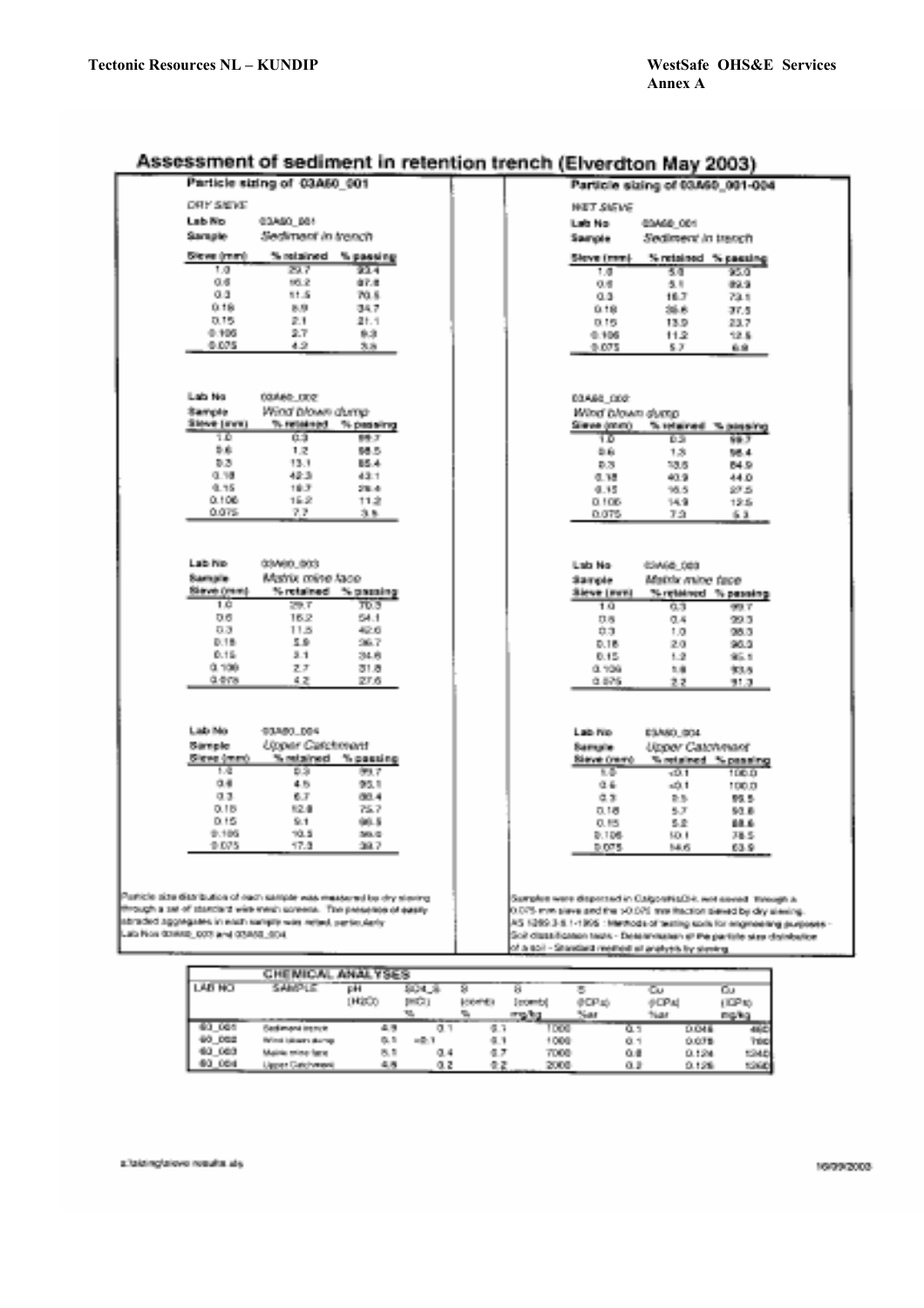# Background Dust Monitoring Map

# Kundip Project Area

January 2005

GPS Locations of Samples.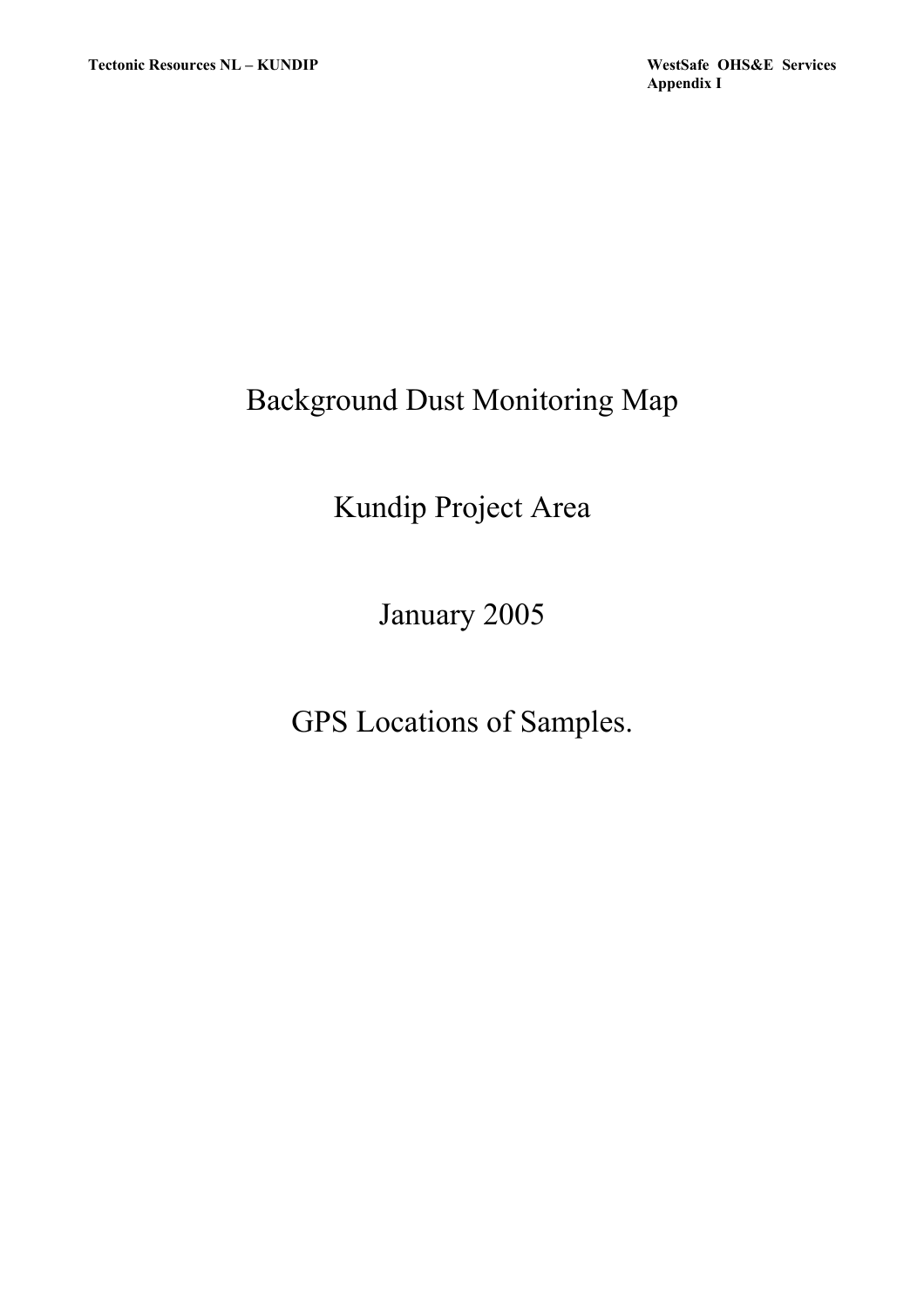**Appendix II** 

## LABORATORY REPORT

 **ARL Lab No: 1696 DATE: 2 February 2005** 

| <b>CLIENT:</b>                        | West Safe Pty Ltd<br>75 Exchequer Avenue<br><b>GREENFIELDS WA 6210</b>                                                |
|---------------------------------------|-----------------------------------------------------------------------------------------------------------------------|
| <b>ATTENTION:</b>                     | Ms Vanessa Thelan                                                                                                     |
| <b>DESCRIPTION:</b>                   | Fifty filter samples for analysis of Inhalable Dust, Nickel, Arsenic and<br>Copper. All samples analysed as received. |
| <b>DATE RECEIVED:</b> 17 January 2005 |                                                                                                                       |
| <b>METHOD:</b>                        | ARL 099 – Analysis of Inhalable Dust                                                                                  |

ARL 103 – Analysis of Metal and Metalloid in Workplace Atmospheres

#### **RESULTS:**

|       |            | $mg/m^3$<br><b>Inhalable Dust</b> | $mg/m^3$<br><b>Nickel</b> | $mg/m^3$<br><b>Arsenic</b> | $mg/m^3$<br>Copper |
|-------|------------|-----------------------------------|---------------------------|----------------------------|--------------------|
| I5545 | 10/01/2005 | < 0.1                             | < 0.001                   | < 0.001                    | < 0.001            |
| I5546 | 10/01/2005 | < 0.1                             | < 0.001                   | < 0.001                    | < 0.001            |
| I5547 | 10/01/2005 | < 0.1                             | < 0.001                   | < 0.001                    | < 0.001            |
| I5548 | 10/01/2005 | < 0.1                             | < 0.001                   | < 0.001                    | < 0.001            |
| I5539 | 10/01/2005 | < 0.1                             | < 0.001                   | < 0.001                    | < 0.001            |
| I5540 | 10/01/2005 | 0.1                               | < 0.001                   | < 0.001                    | < 0.001            |
| I5541 | 10/01/2005 | < 0.1                             | < 0.001                   | < 0.001                    | < 0.001            |
| I5542 | 10/01/2005 | < 0.1                             | < 0.001                   | < 0.001                    | < 0.001            |
| I5543 | 10/01/2005 | < 0.1                             | < 0.001                   | < 0.001                    | < 0.001            |
| I5544 | 10/01/2005 | < 0.1                             | < 0.001                   | < 0.001                    | < 0.001            |
|       |            |                                   |                           |                            |                    |

**Page 1 of 3**  West Safe Pty Ltd Attn: Vanessa Thelan ARL Lab No: 1696 2 February 2005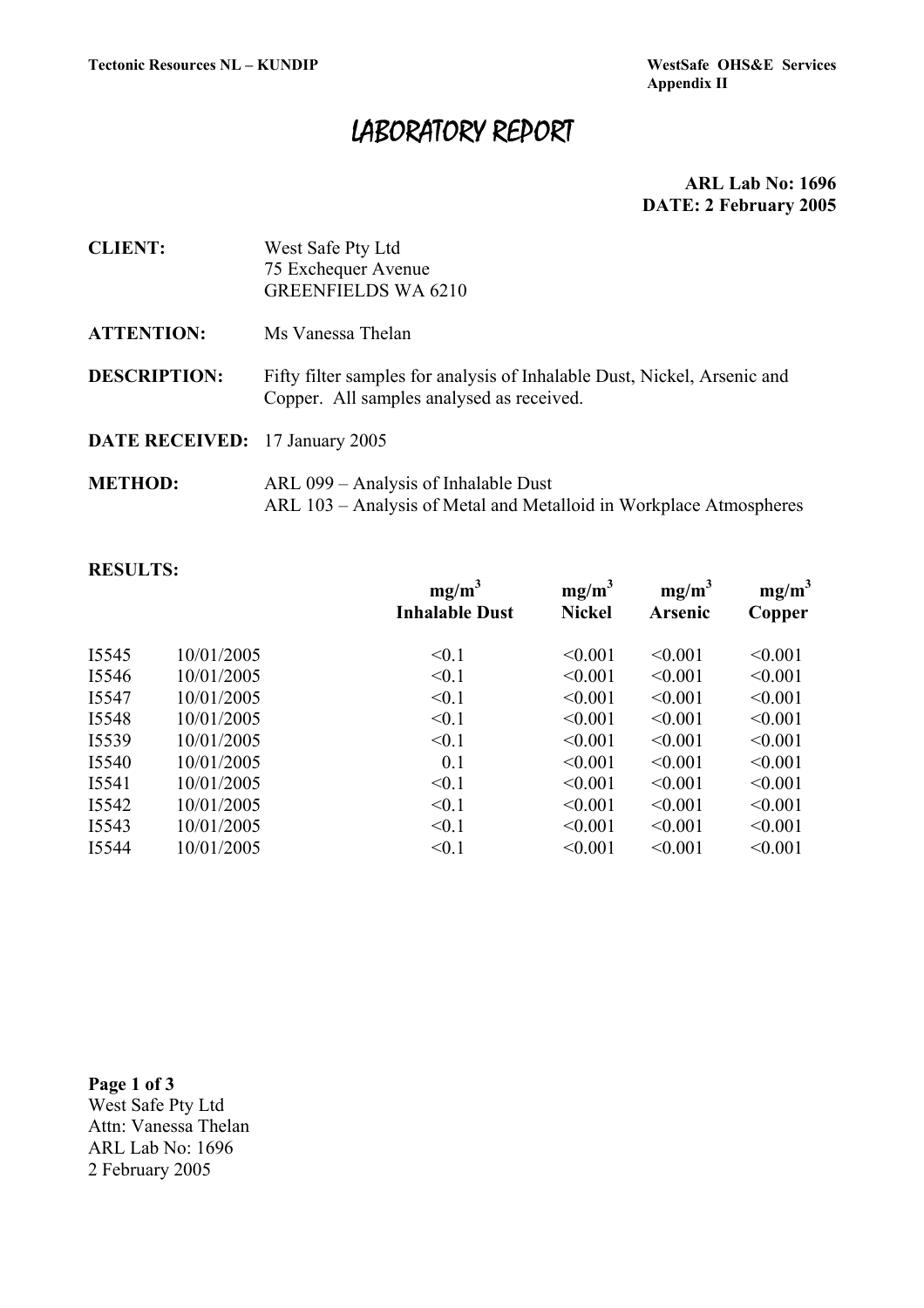#### **RESULTS:**

|       |            | mg/m <sup>3</sup><br><b>Inhalable Dust</b> | $mg/m^3$<br><b>Nickel</b> | mg/m <sup>3</sup><br>Arsenic | mg/m <sup>3</sup><br>Copper |
|-------|------------|--------------------------------------------|---------------------------|------------------------------|-----------------------------|
| I5642 | 11/01/2005 | < 0.1                                      | < 0.001                   | < 0.001                      | < 0.001                     |
| I5644 | 11/01/2005 | < 0.1                                      | < 0.001                   | < 0.001                      | < 0.001                     |
| I5646 | 11/01/2005 | < 0.1                                      | < 0.001                   | < 0.001                      | < 0.001                     |
| I5650 | 11/01/2005 | < 0.1                                      | < 0.001                   | < 0.001                      | < 0.001                     |
| I5649 | 11/01/2005 | < 0.1                                      | < 0.001                   | < 0.001                      | < 0.001                     |
| I5647 | 11/01/2005 | < 0.1                                      | < 0.001                   | < 0.001                      | < 0.001                     |
| I5651 | 11/01/2005 | < 0.1                                      | < 0.001                   | < 0.001                      | < 0.001                     |
| I5635 | 11/01/2005 | 0.1                                        | < 0.001                   | < 0.001                      | < 0.001                     |
| I5648 | 11/01/2005 | < 0.1                                      | < 0.001                   | < 0.001                      | < 0.001                     |
| I5657 | 11/01/2005 | < 0.1                                      | < 0.001                   | < 0.001                      | < 0.001                     |
| I5625 | 12/01/2005 | < 0.1                                      | < 0.001                   | < 0.001                      | < 0.001                     |
| I5645 | 12/01/2005 | < 0.1                                      | < 0.001                   | < 0.001                      | < 0.001                     |
| I5631 | 12/01/2005 | 0.2                                        | < 0.001                   | < 0.001                      | < 0.001                     |
| I5638 | 12/01/2005 | < 0.1                                      | < 0.001                   | < 0.001                      | < 0.001                     |
| I5624 | 12/01/2005 | 0.3                                        | < 0.001                   | < 0.001                      | < 0.001                     |
| I5627 | 12/01/2005 | < 0.1                                      | < 0.001                   | < 0.001                      | < 0.001                     |
| I5643 | 12/01/2005 | 0.2                                        | < 0.001                   | < 0.001                      | < 0.001                     |
| I5655 | 12/01/2005 | 0.1                                        | < 0.001                   | < 0.001                      | < 0.001                     |
| I5654 | 12/01/2005 | 0.1                                        | < 0.001                   | < 0.001                      | < 0.001                     |
| I5632 | 12/01/2005 | 0.1                                        | < 0.001                   | < 0.001                      | < 0.001                     |
|       |            |                                            |                           |                              |                             |

**Page 2 of 3**  West Safe Pty Ltd Attn: Vanessa Thelan ARL Lab No: 1696 2 February 2005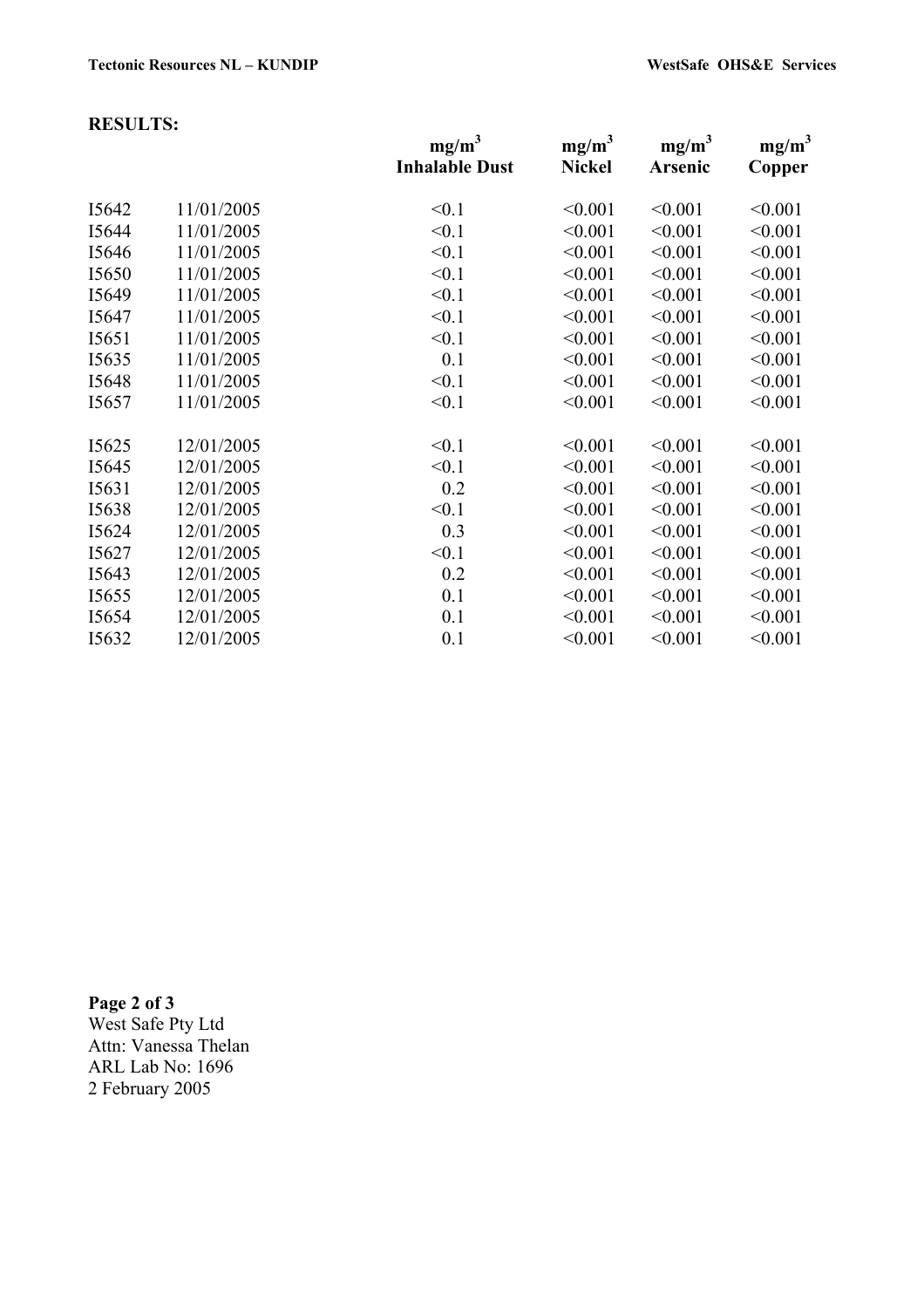|       |            | mg/m <sup>3</sup><br><b>Inhalable Dust</b> | mg/m <sup>3</sup><br><b>Nickel</b> | mg/m <sup>3</sup><br>Arsenic | mg/m <sup>3</sup><br>Copper |
|-------|------------|--------------------------------------------|------------------------------------|------------------------------|-----------------------------|
| I5640 | 13/01/2005 | 0.3                                        | < 0.001                            | < 0.001                      | < 0.001                     |
| I5637 | 13/01/2005 | 0.4                                        | < 0.001                            | < 0.001                      | < 0.001                     |
| I5634 | 13/01/2005 | 0.2                                        | < 0.001                            | < 0.001                      | < 0.001                     |
| I5656 | 13/01/2005 | 0.4                                        | < 0.001                            | < 0.001                      | < 0.001                     |
| I5629 | 13/01/2005 | 0.3                                        | < 0.001                            | < 0.001                      | < 0.001                     |
| I5626 | 13/01/2005 | 0.2                                        | < 0.001                            | < 0.001                      | < 0.001                     |
| I5653 | 13/01/2005 | 0.1                                        | < 0.001                            | < 0.001                      | < 0.001                     |
| I5639 | 13/01/2005 | 0.4                                        | < 0.001                            | < 0.001                      | < 0.001                     |
| I5618 | 13/01/2005 | 0.2                                        | < 0.001                            | < 0.001                      | < 0.001                     |
| I5630 | 13/01/2005 | 0.2                                        | < 0.001                            | < 0.001                      | < 0.001                     |
| I5622 | 14/01/2005 | < 0.1                                      | < 0.001                            | < 0.001                      | < 0.001                     |
| I5633 | 14/01/2005 | 0.2                                        | < 0.001                            | < 0.001                      | < 0.001                     |
| I5636 | 14/01/2005 | < 0.1                                      | < 0.001                            | < 0.001                      | < 0.001                     |
| I5632 | 14/01/2005 | < 0.1                                      | < 0.001                            | < 0.001                      | < 0.001                     |
| I5613 | 14/01/2005 | < 0.1                                      | < 0.001                            | < 0.001                      | < 0.001                     |
| I5616 | 14/01/2005 | < 0.1                                      | < 0.001                            | < 0.001                      | < 0.001                     |
| I5628 | 14/01/2005 | < 0.1                                      | < 0.001                            | < 0.001                      | < 0.001                     |
| I5621 | 14/01/2005 | 0.1                                        | < 0.001                            | < 0.001                      | 0.001                       |
| I5620 | 14/01/2005 | 0.9                                        | < 0.001                            | < 0.001                      | < 0.001                     |
| I5641 | 14/01/2005 | 0.5                                        | < 0.001                            | < 0.001                      | < 0.001                     |
|       |            |                                            |                                    |                              |                             |

### **mg/m3 values calculated using supplied run times.**

**Daniel Haworth Environmental Officer** 

**Page 3 of 3**

## **RESULTS:**